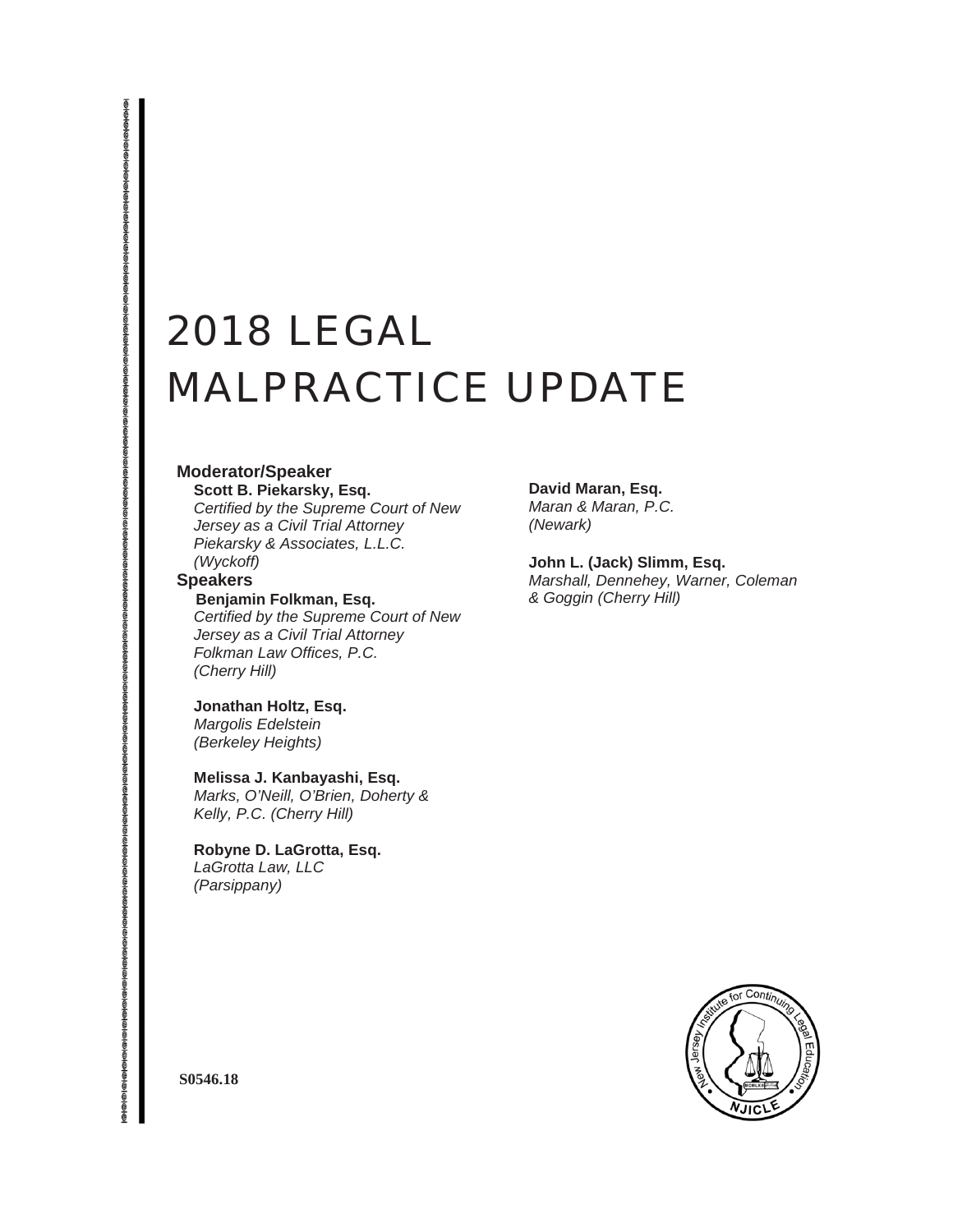© 2018 New Jersey State Bar Association. All rights reserved. Any copying of material herein, in whole or in part, and by any means without written permission is prohibited.<br>Requests for such permission should be sent to NJICLE, a Division of the New Jersey State Bar Association, New Jersey Law Center, One Constitution Square, New Brunswick, New Jersey 08901-1520.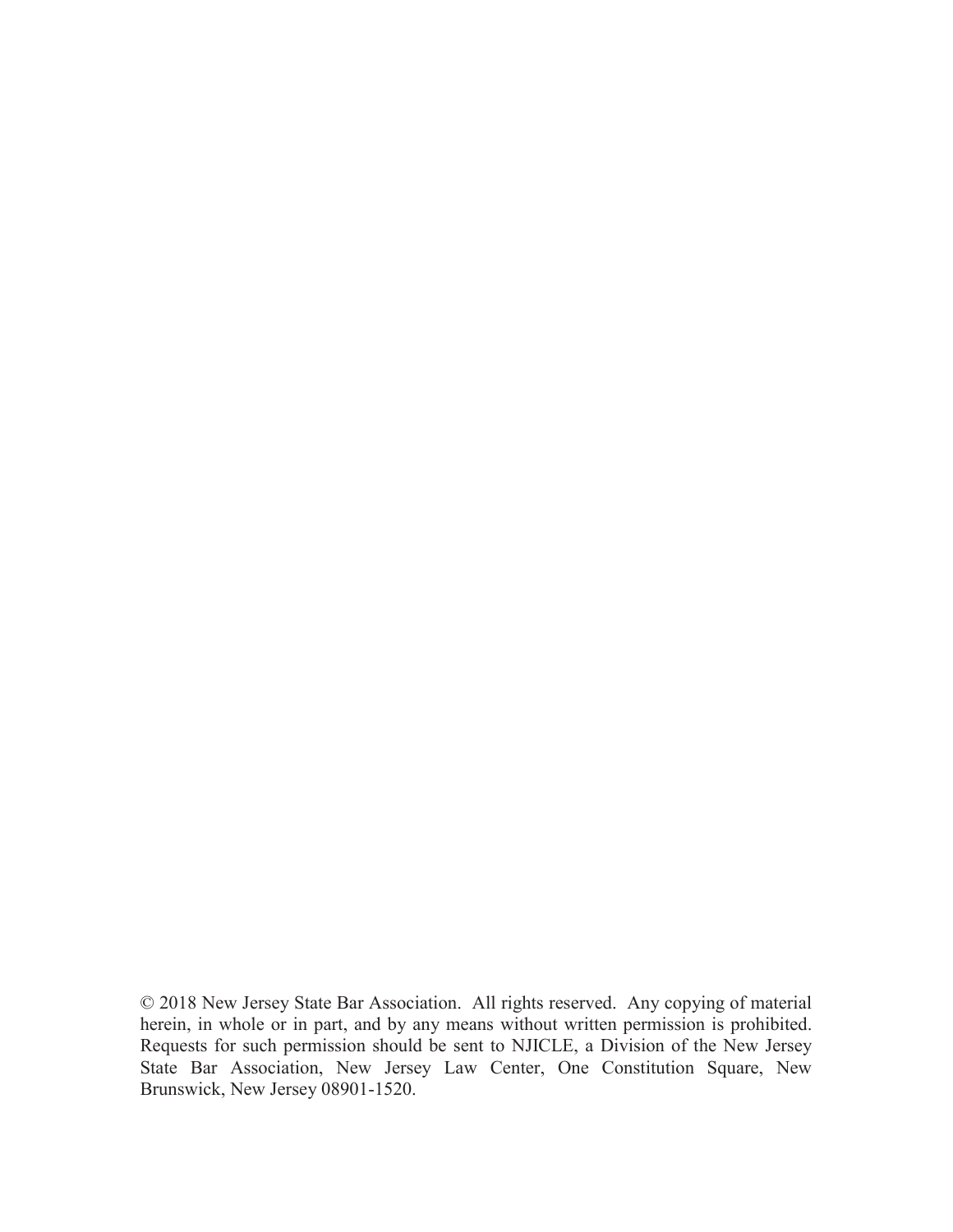| Collectability as a Defense to Legal Malpractice Claims                                                          |                             |
|------------------------------------------------------------------------------------------------------------------|-----------------------------|
| Jonathan P. Holtz, Esq.                                                                                          | $\mathbf 1$                 |
| <b>Issue</b>                                                                                                     | 3                           |
| Preface                                                                                                          | $\sqrt{3}$                  |
| Hypothetical                                                                                                     | 4                           |
| Elements of a Legal Malpractice Claim                                                                            | 5                           |
| Suit Within a Suit/Case Within a Case Analysis<br><b>Proximate Cause</b>                                         | 5<br>6                      |
| Damages                                                                                                          | 6                           |
| Burden of Proof in Legal Malpractice Cases                                                                       | $\overline{7}$              |
| The Burden of Proof as to Collectability                                                                         | $\overline{7}$              |
| Majority Rule - Plaintiff/Client Bears the Burden                                                                | $\overline{7}$              |
| Minority Rule - Defendant/Attorney Bears the Burden                                                              | 8                           |
| <b>Restatements</b><br>New Jersey                                                                                | $\,8\,$<br>$\boldsymbol{9}$ |
| Arguments For and Against Majority v. Minority View                                                              | 17                          |
| #1 Fairness Requires Placing the Burden on the                                                                   |                             |
| Defendant/Attorney                                                                                               | 18                          |
| #2 The Defendant/Attorney is in a Better Position to                                                             |                             |
| Prove/Disprove Collectability                                                                                    | 18                          |
| #3 Evidence Rules Prevent Plaintiffs from Introducing                                                            |                             |
| <b>Collectability Evidence Such as Insurance</b><br>#4 Delay Makes It Unfair to Require Plaintiff/Client to Show | 19                          |
| Collectability                                                                                                   | 19                          |
| #5 The Collectability Defense Benefits the Defendant/Attorney,                                                   |                             |
| So the Defendant/Attorney Should Have Burden                                                                     | 20                          |
| #6 There is No Windfall for Plaintiff/Client                                                                     | 20                          |
| #7 Plaintiffs Never Have to Prove Collectability in Other Types                                                  |                             |
| of Actions<br>Takeaway                                                                                           | 20<br>21                    |
|                                                                                                                  |                             |
| Malpractice for Advice Received on the Internet                                                                  |                             |
| Robyne D. LaGrotta, Esq.                                                                                         | 23                          |
|                                                                                                                  |                             |
| Examples of Online Companies That Offer Legal Advice                                                             | 23                          |
| <b>Elements for Legal Malpractice</b><br><b>Attorney Client Relationship</b>                                     | 23<br>23                    |
| <b>Disclaimers</b>                                                                                               | 24                          |
| <b>Hazards of Answering Online Questions</b>                                                                     | 24                          |
| <b>Actual Case</b>                                                                                               | 24                          |
| <b>Citations Addendum</b>                                                                                        | 25                          |
| Proving the Underlying Case                                                                                      |                             |
| David Maran                                                                                                      | 31                          |
|                                                                                                                  |                             |
| Deposing the Adverse Expert in a Legal Malpractice Case<br>Benjamin Folkman, Esq.                                | 37                          |
|                                                                                                                  |                             |